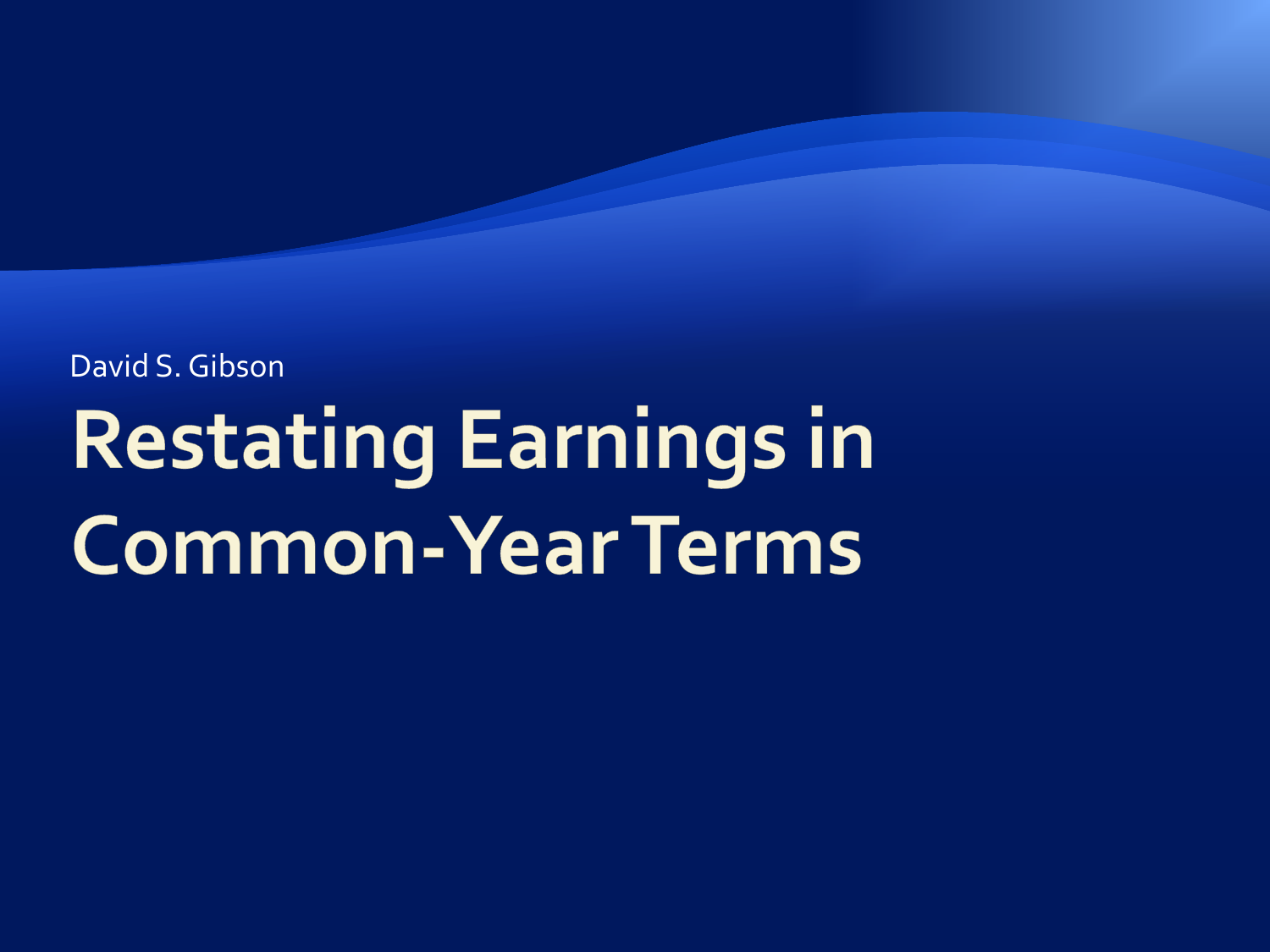## **Background**



- Multiple PUMS to increase sample
- **Need to adjust for** inflation
- ◆ Census CPI-U in 5-year files
	- ADJHSG
	- ADJINC
- ◆ Does one size fit all?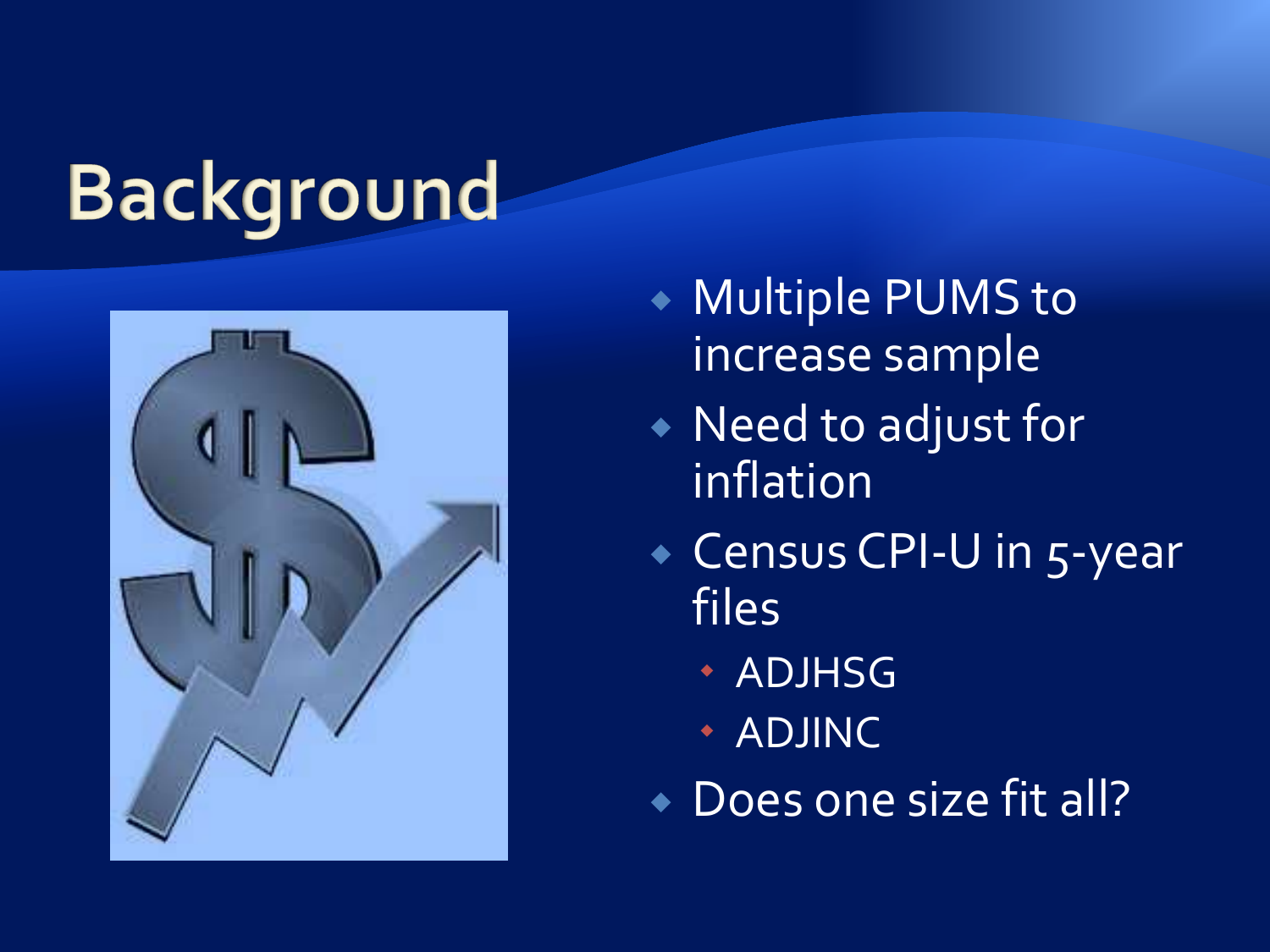## **Presentation Focus**

- **Earnings** 
	- SEMP selfemployment
	- WAGP wages
	- PERNP total earnings
- PUMS adjustment
	- Intra-year
	- ◆ Inflation ← Our focus

| Intra-<br>year                                        |  |
|-------------------------------------------------------|--|
| ADJINC                                                |  |
| Adjustment factor for income and earnings dollar amou |  |
| places)                                               |  |
| 1073094.2011 factor (1.018237 * 1.05387409)           |  |
| 1042852.0012 factor (1.010207 * 1.03231545)           |  |
| 1025215.007549 * 1.01753361)                          |  |
| 1009585.2014 factor (1.008425 * 1.00115009)           |  |
| 1001264.2015 factor (1.001264 * 1.0000)               |  |

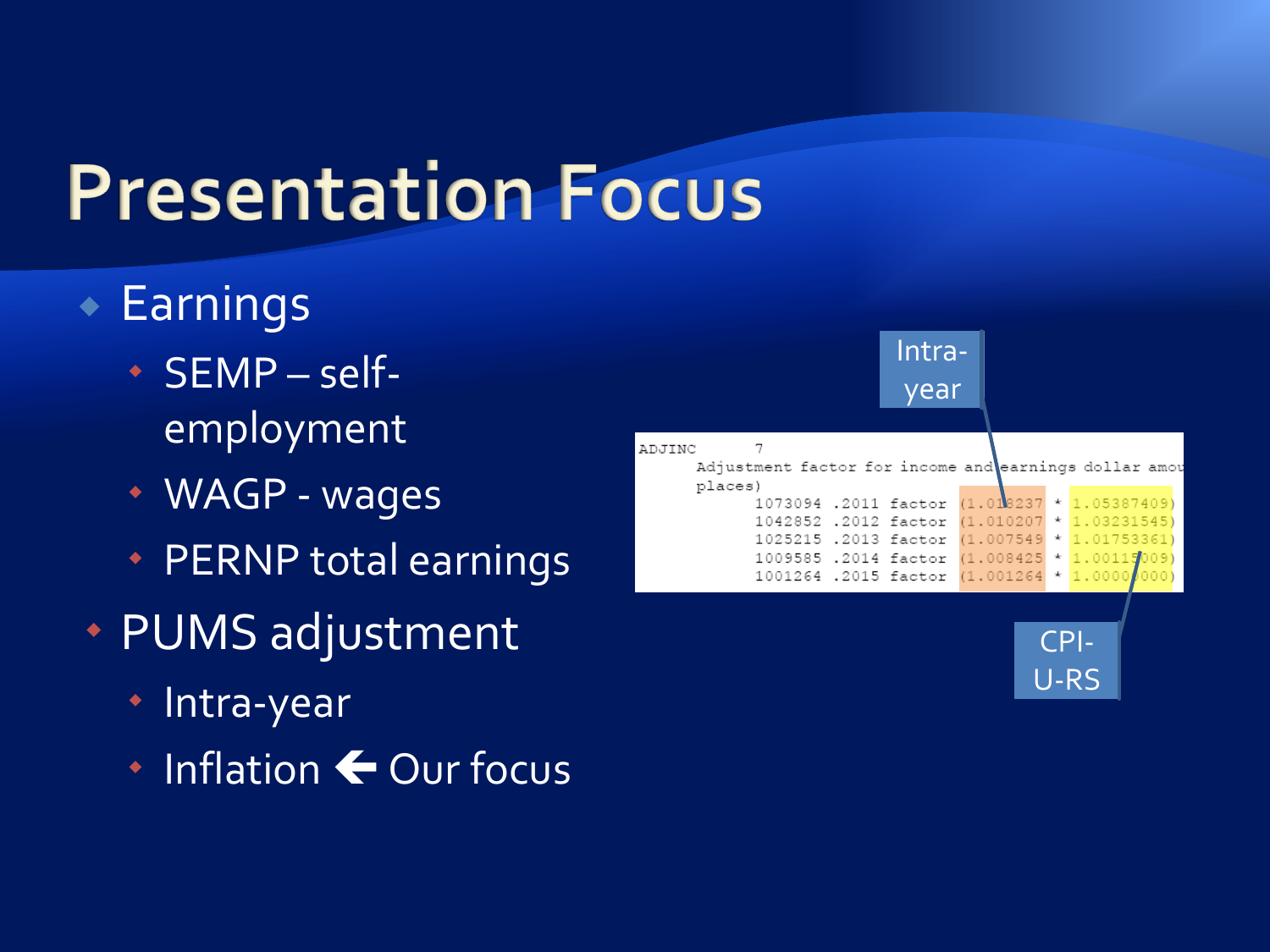#### **Possible Restatement Factors**

#### BUREAU OF LABOR STATISTICS

Subjects  $\blacktriangledown$ Home  $\blacktriangledown$ 

Data Tools ▼ Publications ▼ Economic Releases ▼

#### **Consumer Price Index**

| <b>BROWSE CPI</b>       | The Consun   |                                |  |
|-------------------------|--------------|--------------------------------|--|
| CPI HOME                | by urban con |                                |  |
| ь<br>CPI OVERVIEW       |              |                                |  |
| CPI NEWS RELEASES       |              | <b>Announc</b>                 |  |
| <b>CPI DATABASES</b>    | $\mathbf{y}$ | <b>IMPORT</b>                  |  |
| <b>CPI TABLES</b>       |              | version                        |  |
| <b>CPI PUBLICATIONS</b> |              | docum                          |  |
| CPI FAQS                |              | <b>Supple</b>                  |  |
| CONTACT CPI             | $33 -$       | <b>BLS</b> red                 |  |
| <b>SEARCH CPI</b><br>Go |              | over tir<br>data fo<br>chart p |  |
| <b>CPI TOPICS</b>       | $\mathbf{m}$ | Each y                         |  |
| CPI RESEARCH SERIES     |              | to refle                       |  |
| CPI METHODOLOGY         |              | recalcu                        |  |
| <b>RESEARCH PAPERS</b>  |              | <b>BLS</b> ma                  |  |
|                         |              | copcon                         |  |

ner Price Indexes (CPI) program produces monthly sumers for a representative basket of goods and servi-

#### ements

- TANT The CPI Detailed Report will cease publication aft of the report, which will be published in July 2017, wi ent. Customers are encouraged to obtain CPI data fror mental Files.
- cently posted new interactive charts to help our data u ne and get the latest data in a more visual format. Ava r different categories and geographic regions, average ackage
- ear with the release of the January CPI, seasonal adjus ct price movements from the just-completed calendar lation may result in revisions to seasonally adjusted in ade available recalculated seasonally adjusted indexes, nal adjustment factors, for the period January 2012 thre

#### CPI-U

#### Wage index

- Average hourly earnings
- BLS series CEU0500000008
- Internal ACS derivations
	- All earnings
	- Full-time, year-round earnings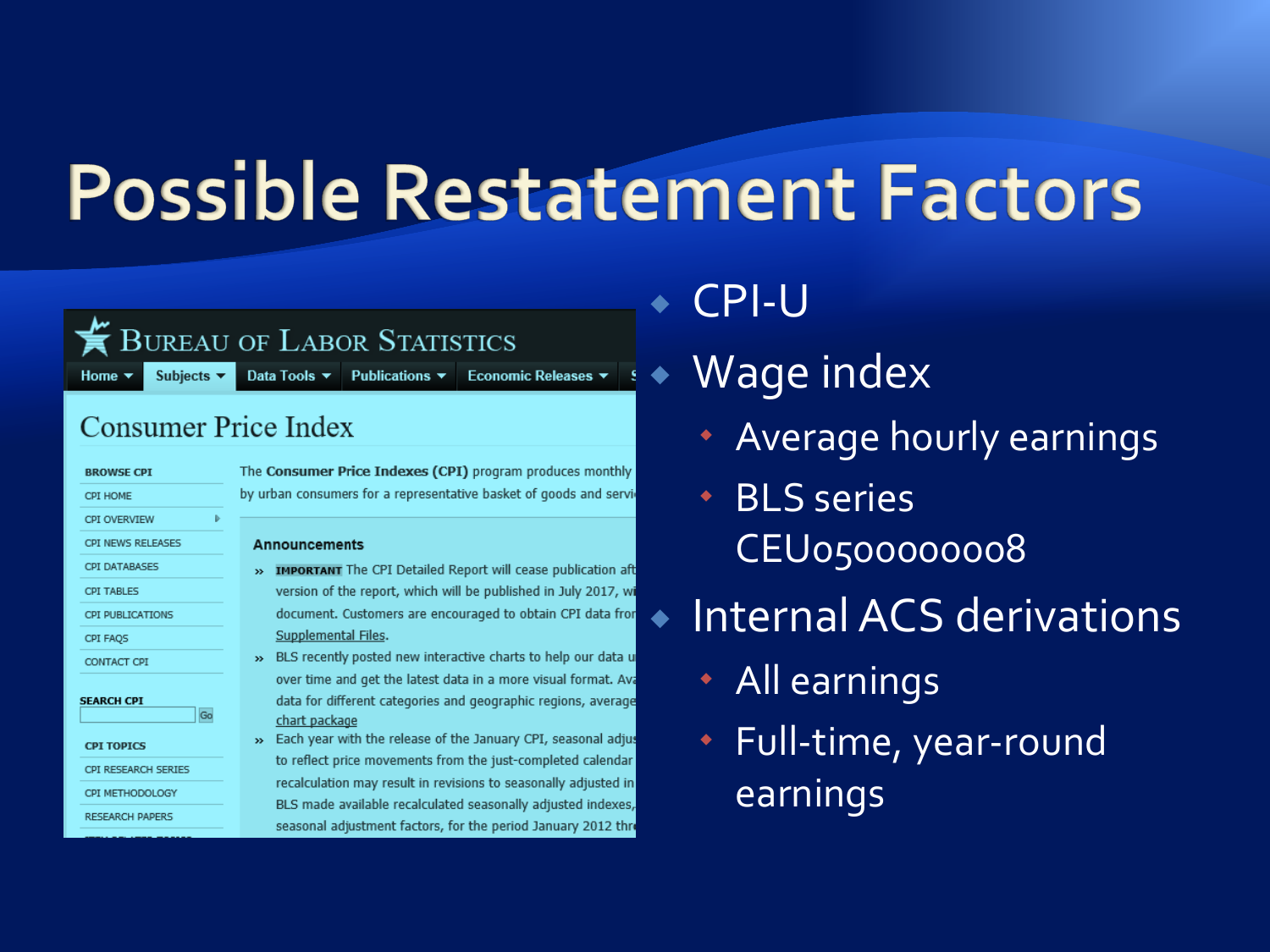## Why Internal Index?

#### ◆ Application

- Compute at top level
- Apply to subpopulations
- Internal better
	- Combining multiple PUMS
	- Making comparable

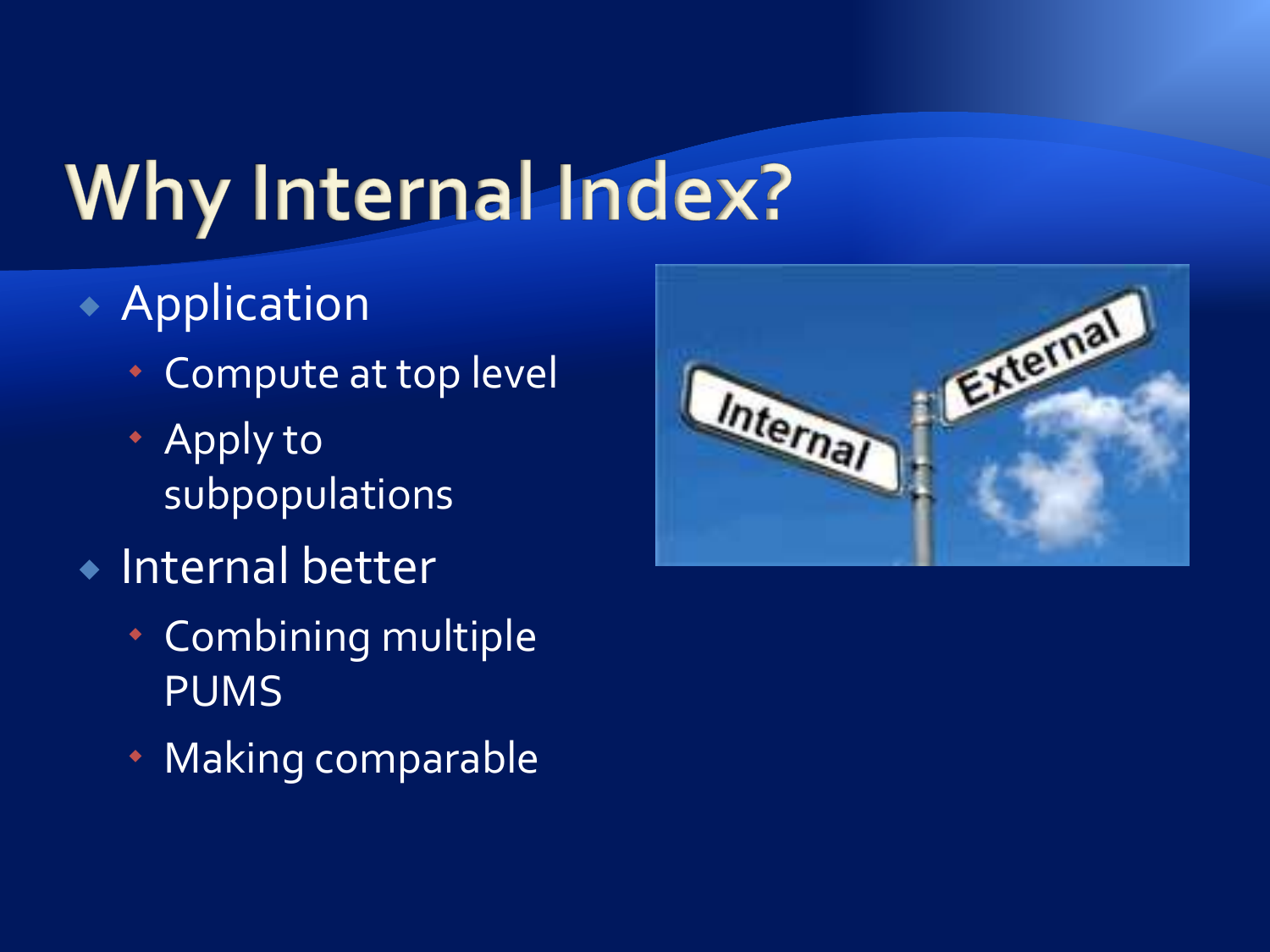## Year-to-Year Change



**CPI-U Wage Index MACS FTYR ACS All Earners**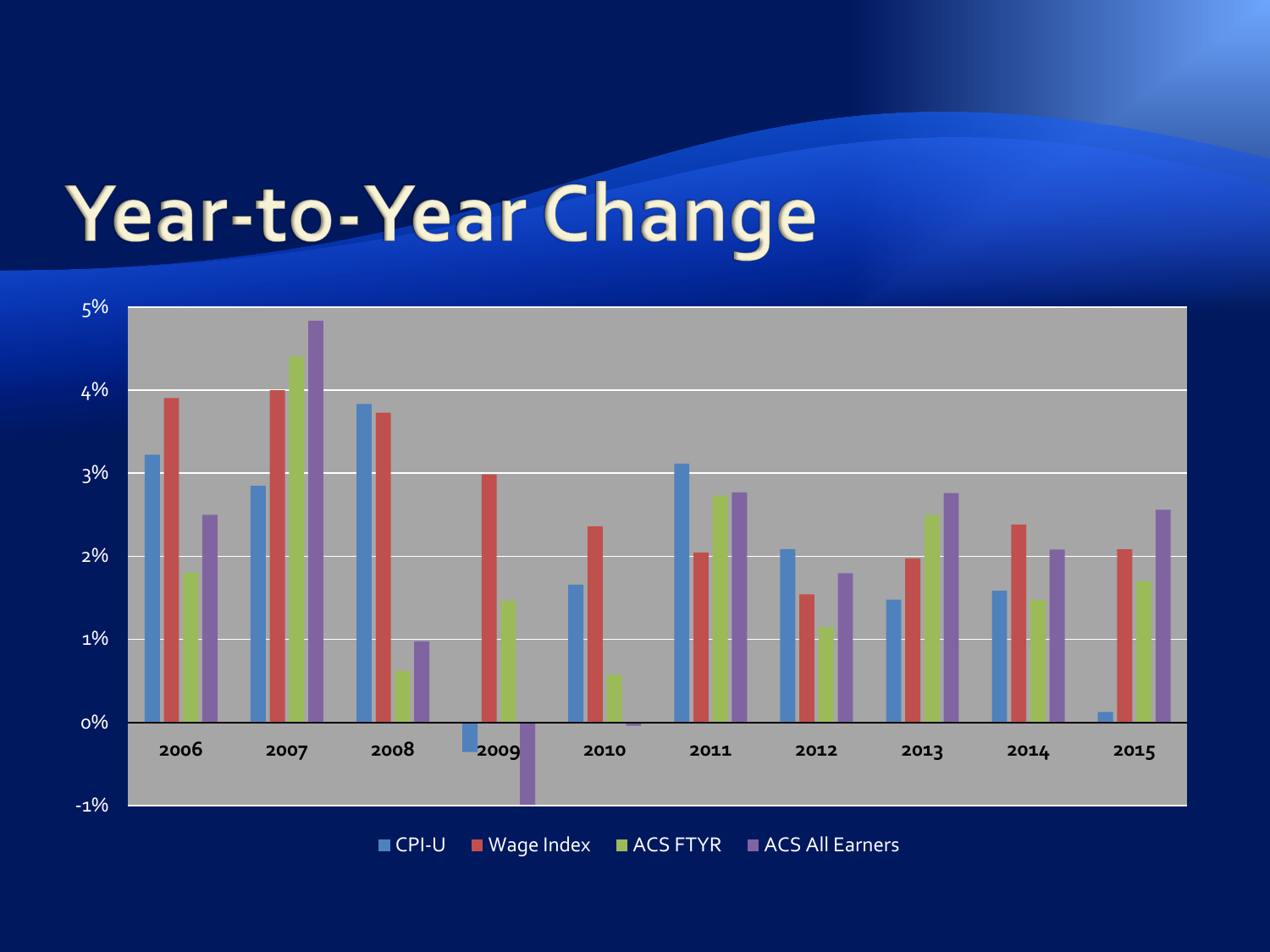### Cumulative Change from 2010

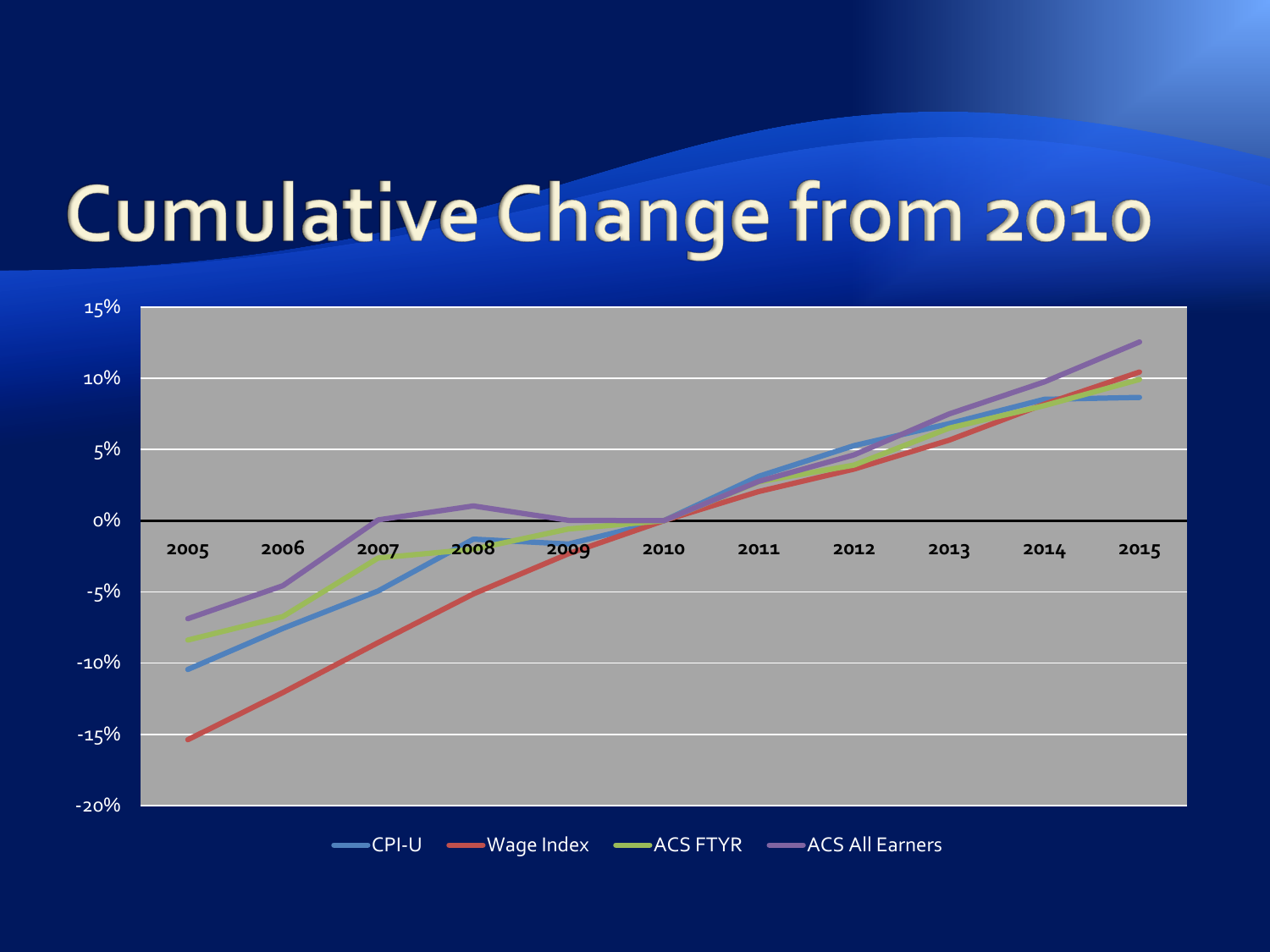## **Education Mix - FTYR**

#### Distribution of FTYR Earners by Education

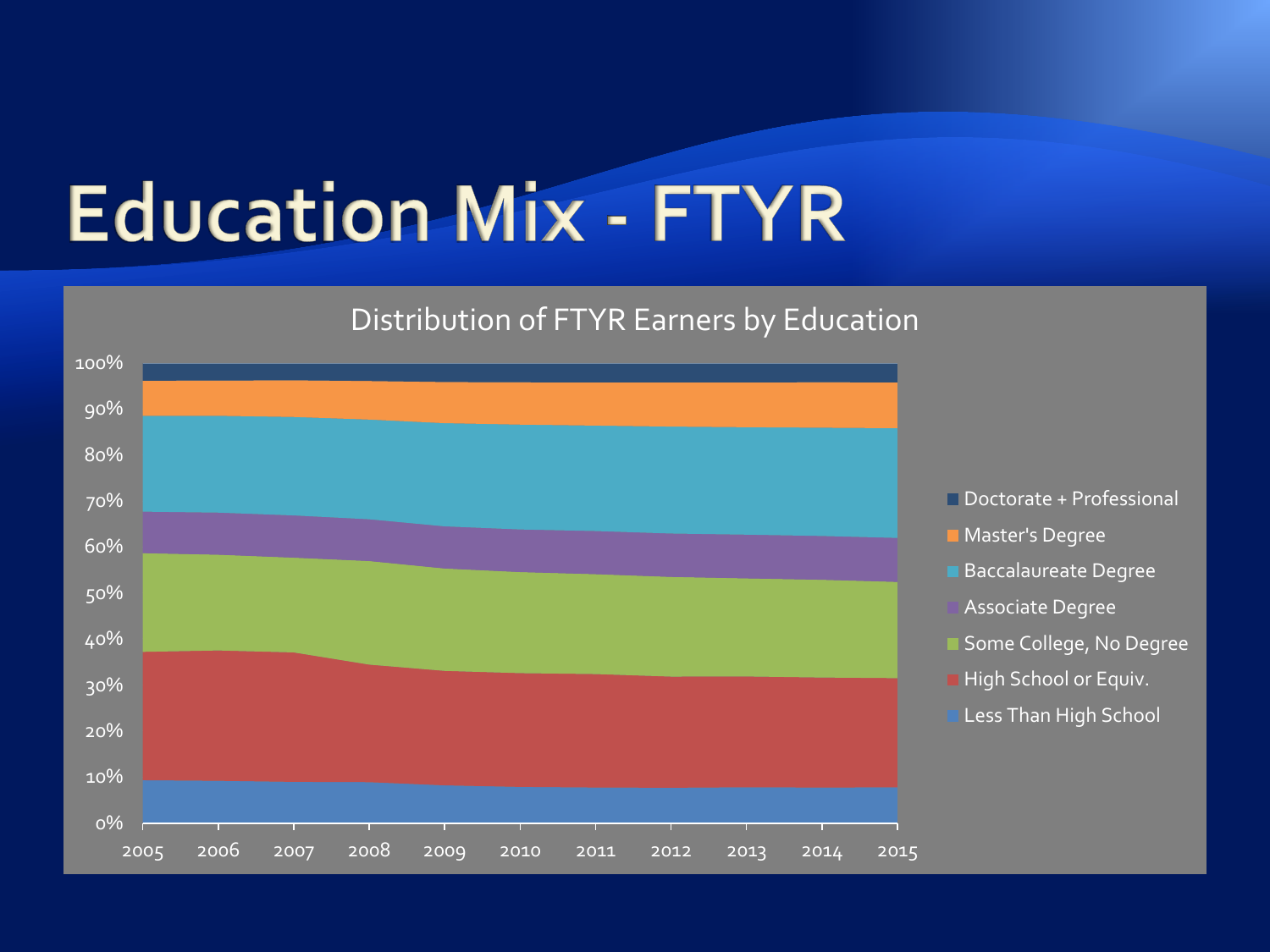### **Education Mix - All Earners**

#### Distribution of All Earners by Education

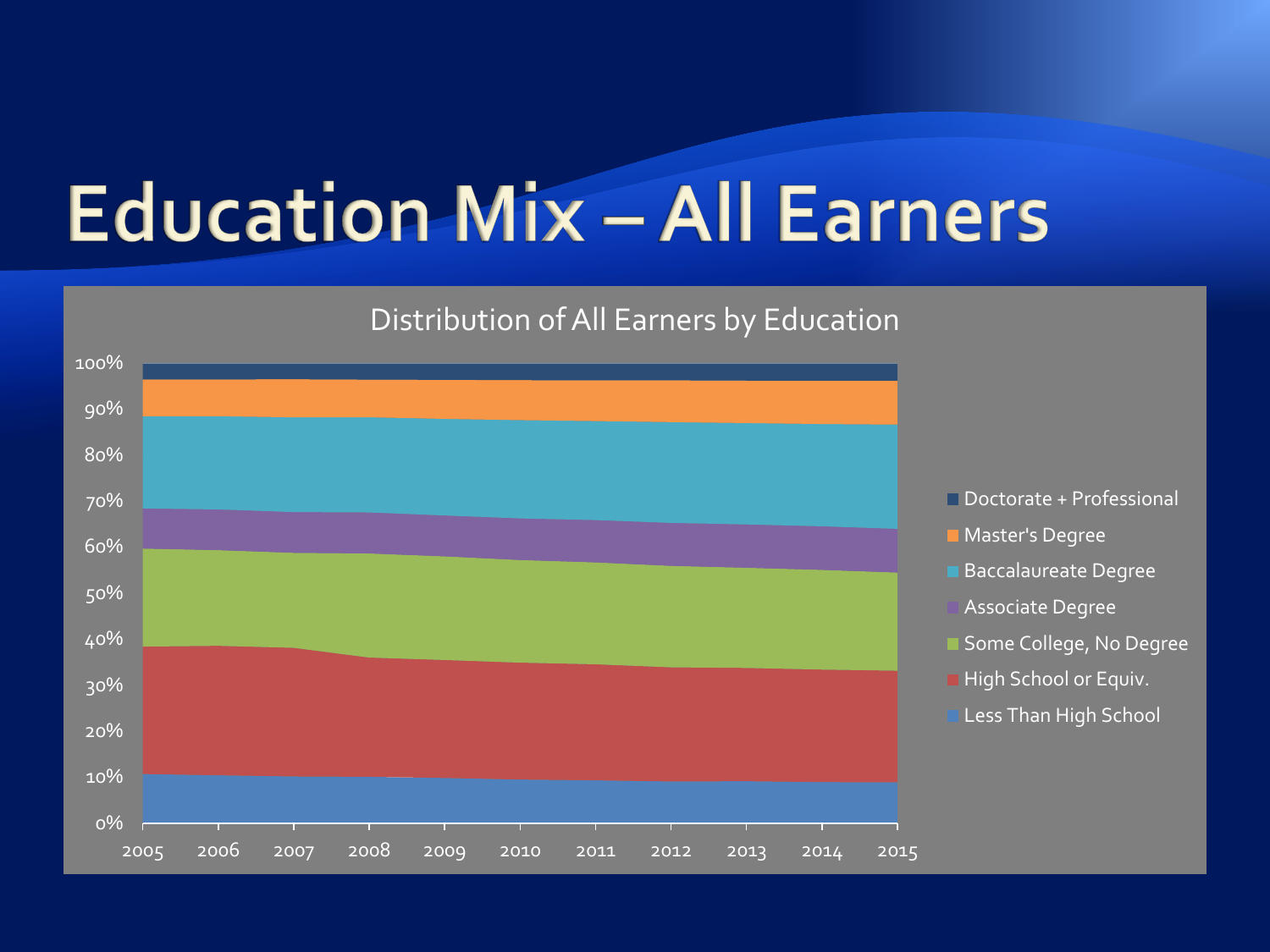#### Reweighted Change to 2010

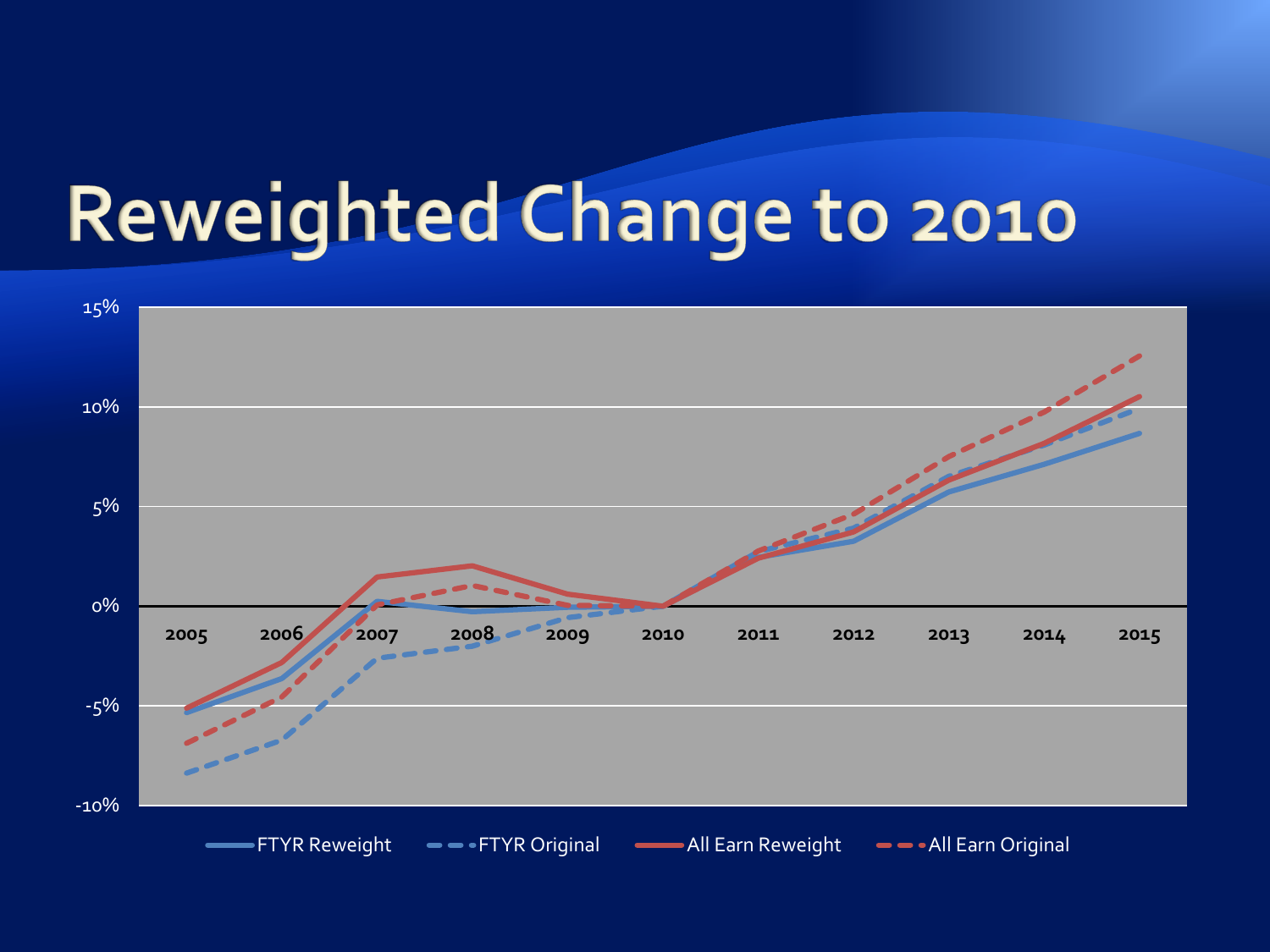### Cumulative Change from 2010

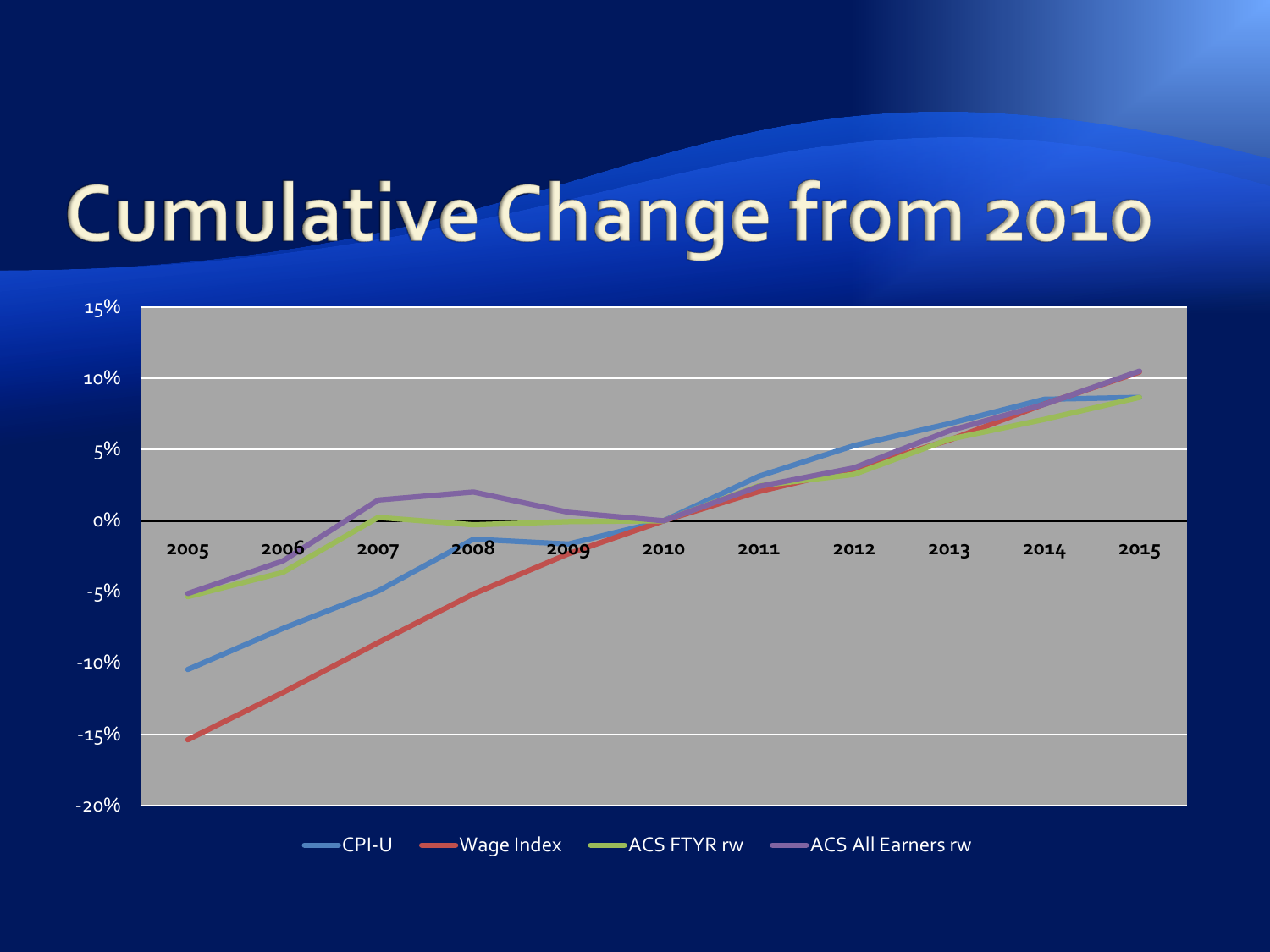### **Construct ACS Index**

- Centered at 2010
- ◆ Basis for restatement
- Separate for
	- FTYR
	- All Earners

| Year | <b>FTYR</b><br><b>Index</b> | <b>FTYR</b> to<br>2015 | <b>All Earn</b><br><b>Index</b> | <b>All Earn</b><br>to 2015 |
|------|-----------------------------|------------------------|---------------------------------|----------------------------|
| 2005 | 94.66                       | 1.148                  | 94.88                           | 1.165                      |
| 2006 | 96.37                       | 1.128                  | 97.17                           | 1.137                      |
| 2007 | 100.24                      | 1.084                  | 101.46                          | 1.089                      |
| 2008 | 99.72                       | 1.090                  | 102.03                          | 1.083                      |
| 2009 | 99.94                       | 1.087                  | 100.60                          | 1.099                      |
| 2010 | 100.00                      | 1.087                  | 100.00                          | 1.105                      |
| 2011 | 102.45                      | 1.061                  | 102.41                          | 1.079                      |
| 2012 | 103.25                      | 1.052                  | 103.73                          | 1.065                      |
| 2013 | 105.73                      | 1.028                  | 106.32                          | 1.039                      |
| 2014 | 107.12                      | 1.014                  | 108.17                          | 1.022                      |
| 2015 | 108.67                      | 1.000                  | 110.52                          | 1.000                      |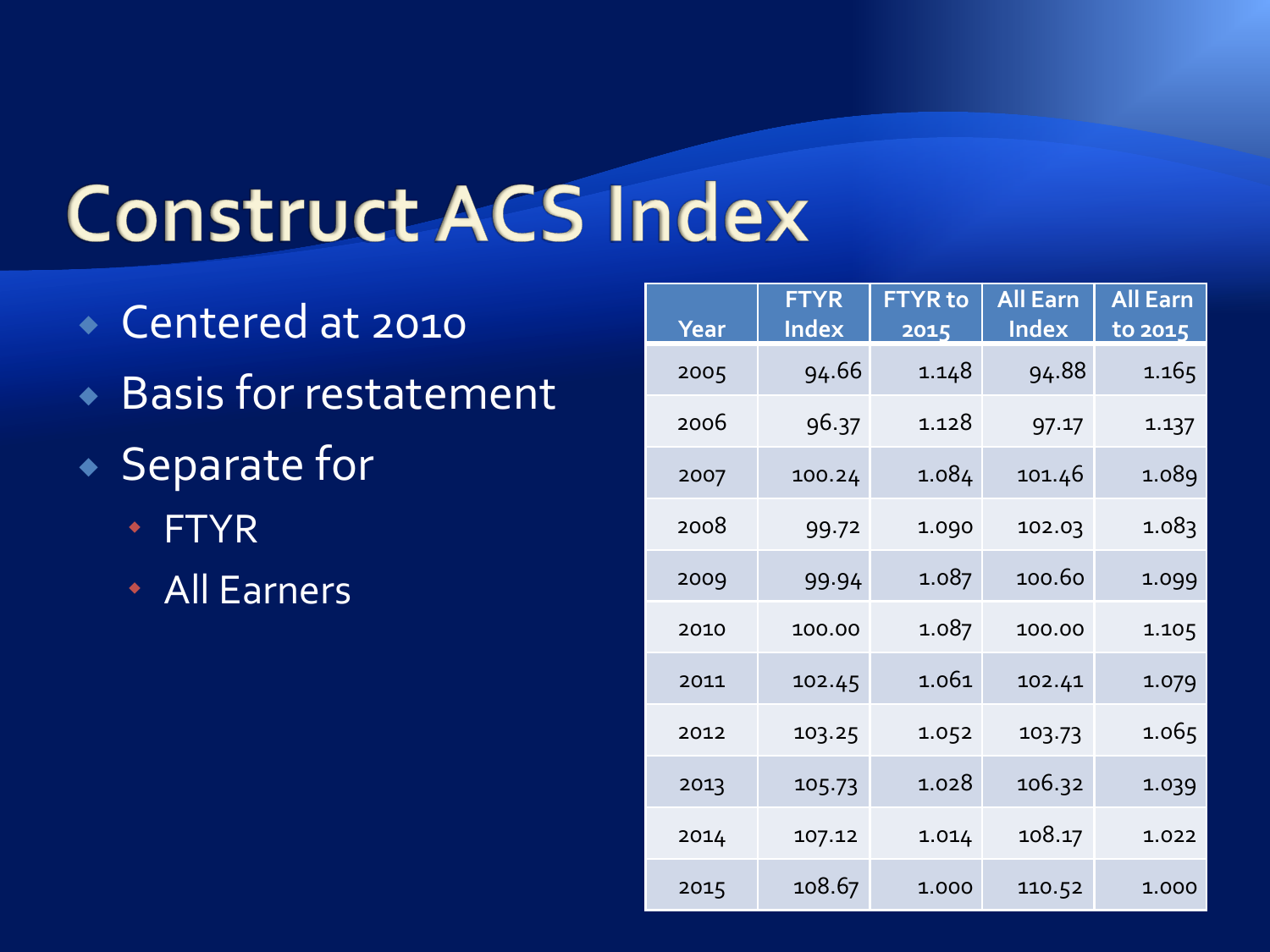#### 5-Year PUMS Impact

#### Impact on 5-year PUMS –Variance from Constructed Index

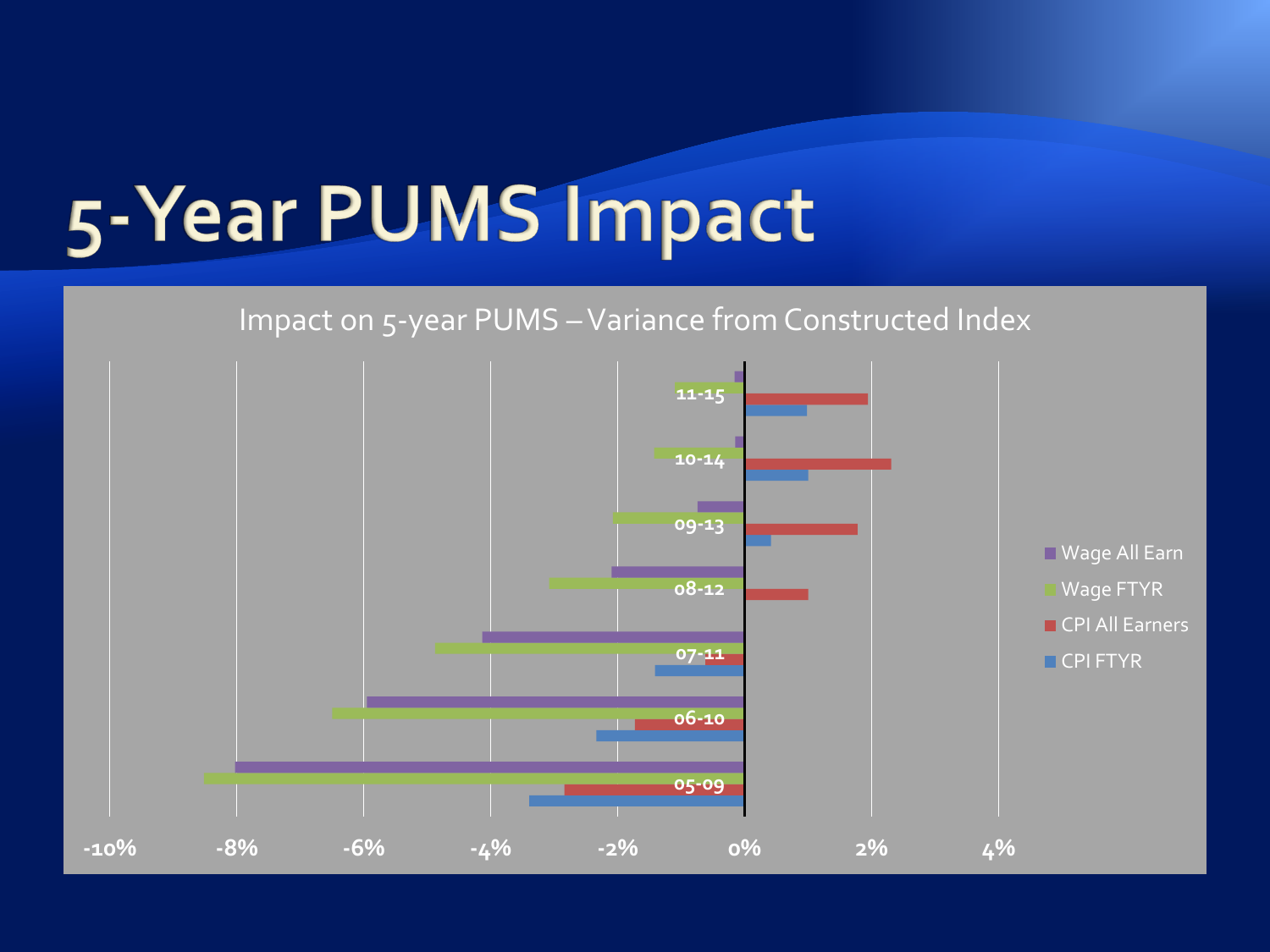# Application



- Update/add "index" each year
- Restate to *current* year
	- Constructed index to last ACS year
	- Some inflation measure since
		- Wage index
		- CPI